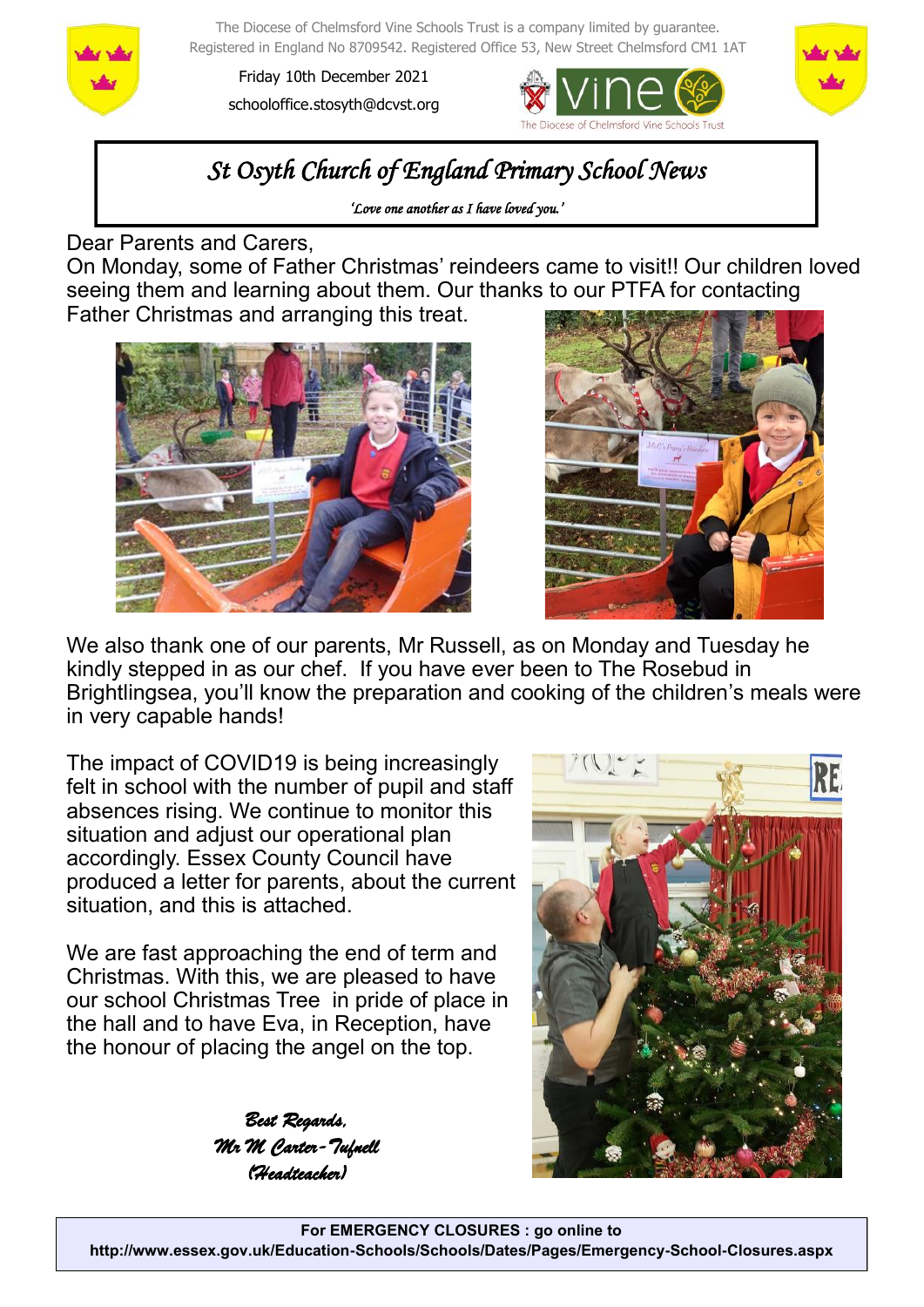## **School dinners - bookings can now be made until February half term**

Dinner bookings need to be made online, please select your meal choices and add the items to the basket before proceeding to the checkout. If your child is eligible for free school meals or universal infant free school meals you also need to complete the checkout process but you will not be charged.

**If you think you may be eligible for free school meals please contact the school office for a form.** 



#### **Field use in Winter Months**

We want the children to continue to be able to enjoy using the field. For this to happen, children will need to have a change of footwear - trainers, wellington boots or such like.

Thus, **from Monday 15th November, children will only be allowed on the field if they have a change of footwear.** This is so that the children's school shoes do not get covered in mud and so that mud does not get walked all around the school building and into the school carpets.



Thank you for your help with this.





Don't forget to book your child's Christmas Dinner

Thursday 16th December, also wear a Christmas Jumper



All children must have a full **named** PE kit in school every day.

## **PE Kit: Black shorts, White t-shirt, Plimsols**

#### **Additional items allowed for outside: Plain tracksuit bottoms, top and trainers**

Children can wear a Fitbit (or similar) to school, but it is their responsibility to keep it safe during the day.



**All watches, Fitbits and earrings need to be removed for P.E lessons.**

# **Street Tag - New competition started 12th October 2021**

Street Tag is a free child and family-friendly mobile application that uses virtual tags to incentivize communities and families to become more physically active and boost mental health.



#### **Join our school Team (see letter for full details)**



#### **Reception admissions for academic year starting in September 2022**

**From Monday 8th November 2021**, applications can be made online via [www.essex.gov.uk/admissions](https://gbr01.safelinks.protection.outlook.com/?url=http%3A%2F%2Fwww.essex.gov.uk%2Fadmissions&data=04%7C01%7Cschooloffice.stosyth%40dcvst.org%7Cd9dfd22d78a64e7d492d08d9a046cdd1%7C282c78034b8f4fbda3841682df47e3ad%7C1%7C0%7C637717048224412247%7CUnknown%7CTWFpb)  The statutory national closing date for applications is **15 January 2022**.

**Breakfast Club** is open from 7.45am for **all ages**, costing **£3.00 per session**.

Please accompany your children into the school office, the children have breakfast and a chance to play. If you unexpectedly need to use Breakfast Club your child can be booked in on arrival, but payment must be made before the end of the day.



 **These sessions must be booked and paid for on school money in advance**.